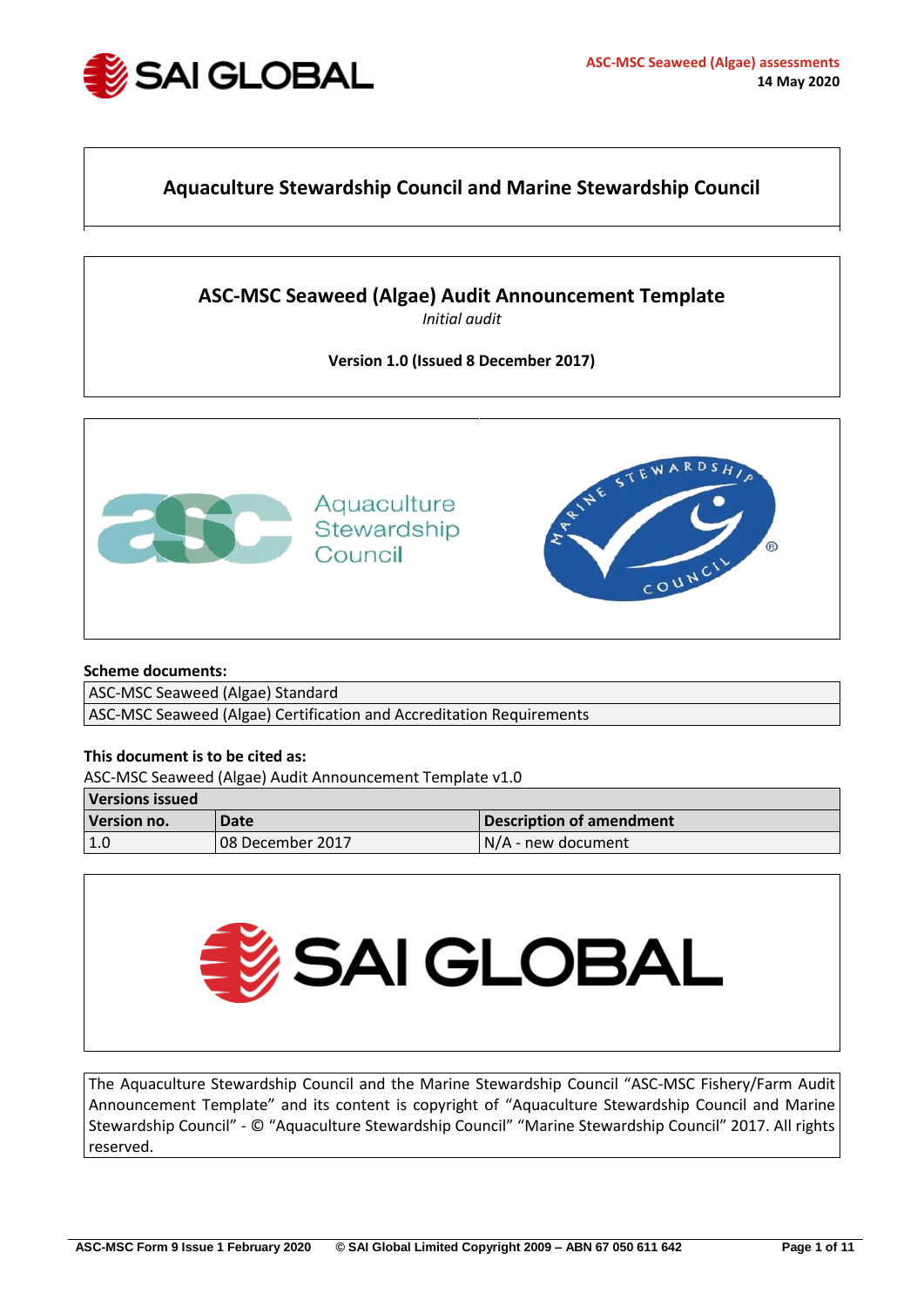

# **Production unit details**

| Name of the production           | Veramaris LLC. Blair, Nebraska, United States.                                               |  |
|----------------------------------|----------------------------------------------------------------------------------------------|--|
| unit                             |                                                                                              |  |
| <b>Target species common</b>     | No common name.                                                                              |  |
| name/s                           |                                                                                              |  |
| <b>Species Latin name</b>        | Schizochytrium spp                                                                           |  |
| <b>Production system</b>         | Production of omega-3 oils from marine microalgae via a fermentation process.                |  |
| Location of the production       | Fermentation production facility in Blair, NE located within Evonik of Cargill's BioRefinery |  |
| unit                             | campus (Land Based). Blair is >1,000 km from both the Atlantic and Pacific Oceans.           |  |
| <b>Stock Region</b>              | Not applicable. The production unit is not harvesting natural populations of seaweeds        |  |
|                                  | (categories A, Bi and Ci).                                                                   |  |
| <b>Receiving water body</b>      | Not applicable.                                                                              |  |
| Clients part of the              | Evonik of Cargill's BioRefinery campus cultures the target species under contract from       |  |
| production unit                  | Veramaris LLC.                                                                               |  |
| <b>Facilities</b>                | Veramaris LLC. fermentation production facility in Blair, NE located within Evonik of        |  |
|                                  | Cargill's BioRefinery campus                                                                 |  |
| <b>Unit of Certification (if</b> | Not applicable.                                                                              |  |
| different)                       |                                                                                              |  |
| Harvest season                   | First harvest cycle completed in May 2019.                                                   |  |
| <b>Management system</b>         | Production is undertaken, and management measures implemented, in accordance                 |  |
|                                  | within a legislative framework defined by various international and U.S Federal and State    |  |
|                                  | Laws and Regulations including the following (note this is not an exhaustive list).          |  |
|                                  | <b>International Laws:</b>                                                                   |  |
|                                  | International Charter of Human Rights, UN Global Compact, OECD Guidelines for                |  |
|                                  | Multinational Enterprises, International Labor Organization (ILO).                           |  |
|                                  | <b>United States Laws:</b>                                                                   |  |
|                                  | US Department of Labor Laws, Fair Labor Standards Act (FLSA), Occupational Safety            |  |
|                                  | and Health Administration (OSHA), Civil Rights Act, US Environmental Protection              |  |
|                                  | Agency (EPA), Clean Air Act, Clean Water Act. State of Nebraska Labor Laws: Nebraska         |  |
|                                  | Wage and Hour Act.                                                                           |  |
|                                  | <b>City of Blair Laws:</b>                                                                   |  |
|                                  | Local building permits & City of Blair ordinances (Noise ordinance).                         |  |
| <b>Seaweed category</b>          | $C_{ii}$ – cultivation entirely in land-based systems: supply of seed from wild stocks NOT   |  |
|                                  | required or negligible.                                                                      |  |
| <b>Statement that the</b>        | SAI Global confirms that production unit entering assessment meets the scope                 |  |
| production unit is within        | requirements in Section 2 of the Seaweed Standard as follows:                                |  |
| scope                            | - The 'target species' is a seaweed.                                                         |  |
|                                  | The production unit to be assessed is solely dedicated to seaweed production and             |  |
|                                  | does not impact any other production units in scope for assessment under the existing        |  |
|                                  | ASC or MSC standards.                                                                        |  |
|                                  | While production involves a species of marine algae that is not native to Nebraska,          |  |
|                                  | the species is cultured in on-land facilities that are completely separated from the         |  |
|                                  | aquatic environment. Even were this not the case the species, being a deep sea               |  |
|                                  | marine microalgae, would have no chance of survival if released.                             |  |
|                                  | The organisation seeking certification has been in operation for at least 12 months          |  |
|                                  | and more than one harvest cycle.                                                             |  |
|                                  | The organisation seeking certification has available records of performance data             |  |
|                                  | covering the periods of time specified in the ASC-MSC Standard.                              |  |
|                                  | The production unit does not use mutagenic, carcinogenic or teratogenic pesticides,          |  |
|                                  | or any other chemicals that persist as toxins in the marine environment or on the farm       |  |
|                                  | or farmed seaweeds.                                                                          |  |
| <b>Production unit operators</b> | Evonik of Cargill's BioRefinery campus cultures the target species under contract from       |  |
|                                  | Veramaris LLC.                                                                               |  |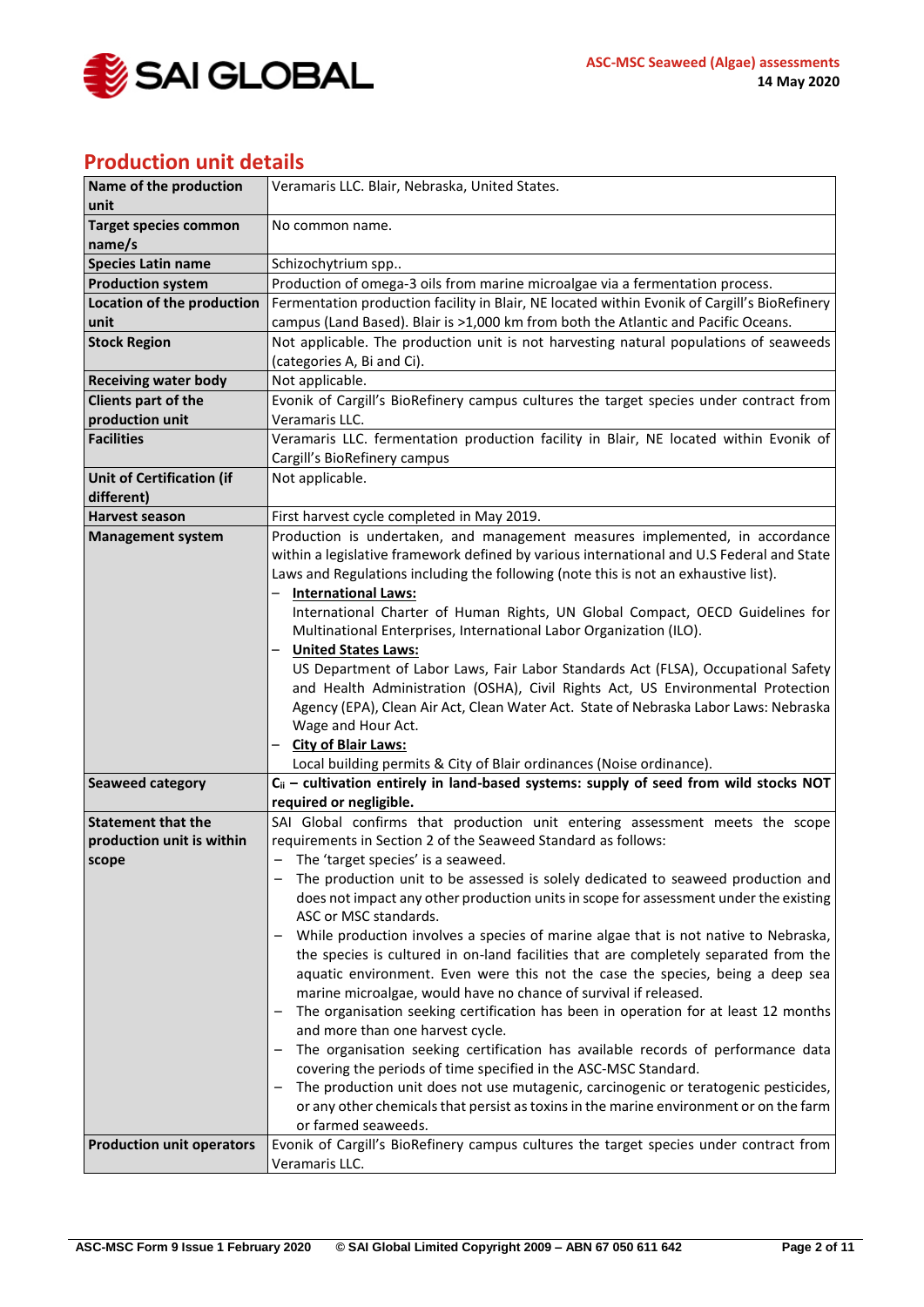

| Information to identify                  | The organisation seeking certification is not a micro family business                                                                                                                                                                                                                                                                                                                                                                                                                                                                                                                                                          |
|------------------------------------------|--------------------------------------------------------------------------------------------------------------------------------------------------------------------------------------------------------------------------------------------------------------------------------------------------------------------------------------------------------------------------------------------------------------------------------------------------------------------------------------------------------------------------------------------------------------------------------------------------------------------------------|
| <b>Micro family business</b>             |                                                                                                                                                                                                                                                                                                                                                                                                                                                                                                                                                                                                                                |
| Harvest/production data                  | TBD at audit as this is a relatively new facility.                                                                                                                                                                                                                                                                                                                                                                                                                                                                                                                                                                             |
|                                          | The Veramaris facility's initial production capacity of Omega-3 fatty acids rich in EPA &<br>DHA is equivalent to that derived from 1.2 million tons of wild-caught fish and should<br>meet approx. 15% of the annual global demand for Omega-3 fatty acids from the salmon<br>aquaculture sector.                                                                                                                                                                                                                                                                                                                             |
| <b>History of the Production</b><br>unit | The production unit itself has been in operation for many years producing amino acids for<br>the agriculture sector. In recent years a portion of the facility has been given over to the<br>production of Omega 3 oils for use in aquaculture feed which is the production process<br>to be audited here. Veramaris selected Evonik's existing site in Blair, NE to take advantage<br>of the existing fermentative production capacity at the site and the favourable site<br>infrastructure. Veramaris' production is zero-waste with by-products being used in<br>sustainable applications, such as biogas and cattle feed. |
| Other production unit in<br>the area     | Not applicable.                                                                                                                                                                                                                                                                                                                                                                                                                                                                                                                                                                                                                |
| <b>Main commercial market</b>            | The main seaweed products resulting from the production unit are Omega-3 fatty acids<br>rich in EPA & DHA. The primary market within which these products are/will be sold is for<br>use in aquaculture feed. Information on relative market share information is not available.                                                                                                                                                                                                                                                                                                                                               |
| Any other information the                |                                                                                                                                                                                                                                                                                                                                                                                                                                                                                                                                                                                                                                |
| <b>CAB wishes to provide</b>             |                                                                                                                                                                                                                                                                                                                                                                                                                                                                                                                                                                                                                                |
| (including any specific                  |                                                                                                                                                                                                                                                                                                                                                                                                                                                                                                                                                                                                                                |
| issues within the                        |                                                                                                                                                                                                                                                                                                                                                                                                                                                                                                                                                                                                                                |
| production unit that need                |                                                                                                                                                                                                                                                                                                                                                                                                                                                                                                                                                                                                                                |
| to be highlighted).                      |                                                                                                                                                                                                                                                                                                                                                                                                                                                                                                                                                                                                                                |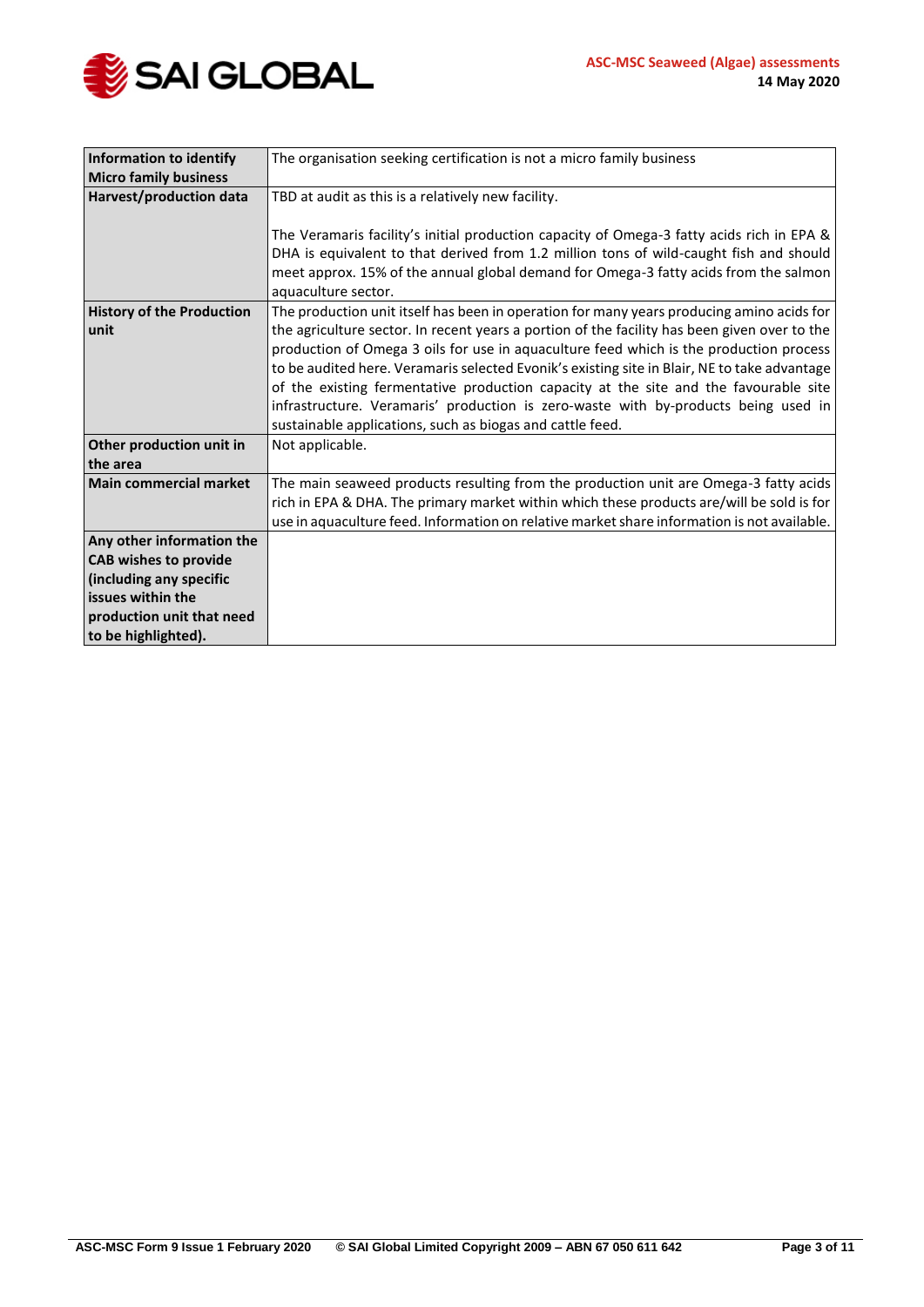

# **Audit details**

| <b>Conformity Assessment</b>   | Name of the CAB:                                                                                                                                                                                                                                | SAI Global                                                                                  |  |
|--------------------------------|-------------------------------------------------------------------------------------------------------------------------------------------------------------------------------------------------------------------------------------------------|---------------------------------------------------------------------------------------------|--|
| <b>Body (CAB)</b>              | Name of assessment team leader:                                                                                                                                                                                                                 | Juan Aguirre                                                                                |  |
|                                | Name of first point of contact for                                                                                                                                                                                                              | Elaine O'Donoghue                                                                           |  |
|                                | the assessment:                                                                                                                                                                                                                                 |                                                                                             |  |
|                                | Email:                                                                                                                                                                                                                                          | ClientServicesIE@saiglobal.com                                                              |  |
|                                | Phone Number:                                                                                                                                                                                                                                   | +353 42 9320912                                                                             |  |
|                                | <b>Mailing Address:</b>                                                                                                                                                                                                                         | 3rd Floor, Block 3, Quayside Business Park, Mill                                            |  |
|                                |                                                                                                                                                                                                                                                 | Street, Dundalk. Co. Louth, Ireland                                                         |  |
| <b>Client</b>                  | Name of company:                                                                                                                                                                                                                                | Veramaris (USA) LLC.                                                                        |  |
|                                | Name of first point of contact for                                                                                                                                                                                                              | Neil Leininger                                                                              |  |
|                                | the assessment:                                                                                                                                                                                                                                 |                                                                                             |  |
|                                | Position in the client organisation:                                                                                                                                                                                                            | <b>General Manager</b>                                                                      |  |
|                                | <b>Email Address:</b>                                                                                                                                                                                                                           | neil.leininger@veramaris.com                                                                |  |
|                                | Phone Number:                                                                                                                                                                                                                                   | +1 402 237-3624                                                                             |  |
|                                | <b>Mailing Address:</b>                                                                                                                                                                                                                         | P.O. Box 197, 650 Industrial Park Drive, Blair, NE                                          |  |
|                                |                                                                                                                                                                                                                                                 | 68008, USA                                                                                  |  |
| <b>Type of audit</b>           | <b>Initial Audit</b>                                                                                                                                                                                                                            |                                                                                             |  |
| <b>Estimated length of the</b> |                                                                                                                                                                                                                                                 | Note. Dates included herein are indicative only and are contingent on the successful        |  |
| audit and timeline             |                                                                                                                                                                                                                                                 | completion of previous steps. Timelines may be extended if critical conditions, requiring   |  |
|                                | closure prior to the publication of the PCDR, are identified.                                                                                                                                                                                   |                                                                                             |  |
|                                |                                                                                                                                                                                                                                                 |                                                                                             |  |
|                                | Site Visit: 22 <sup>nd</sup> - 23 <sup>rd</sup> June 2020                                                                                                                                                                                       |                                                                                             |  |
|                                | Public Comment Draft Report: August/September 2020                                                                                                                                                                                              |                                                                                             |  |
|                                | Final Report: October/November 2020.                                                                                                                                                                                                            |                                                                                             |  |
|                                |                                                                                                                                                                                                                                                 | Public Certification Report and Certificate Issue: November/December 2020                   |  |
| <b>Team Leader</b>             | Juan Aguirre - Lead Auditor and Technical Auditor                                                                                                                                                                                               |                                                                                             |  |
|                                |                                                                                                                                                                                                                                                 | Juan will additionally be responsible for technical aspects (i.e. non-social components) of |  |
|                                | the audit. Juan meets the relevant competency criteria in Annex A of the ASC-MSC CAR<br>as follows; he has:                                                                                                                                     |                                                                                             |  |
|                                |                                                                                                                                                                                                                                                 |                                                                                             |  |
|                                |                                                                                                                                                                                                                                                 | At least a post-high school diploma or equivalent (minimum course duration of two           |  |
|                                | years) in a discipline related to the scope of certification,                                                                                                                                                                                   |                                                                                             |  |
|                                |                                                                                                                                                                                                                                                 | Knowledge of the purpose and procedure of conducting audits through extensive               |  |
|                                | auditing experience including in ASC and MSC COC.                                                                                                                                                                                               |                                                                                             |  |
|                                |                                                                                                                                                                                                                                                 | Knowledge of the ASC-MSC Standard and the CAR through passing the ASC-MSC lead              |  |
|                                | auditor/team member training course within the last 3 years.                                                                                                                                                                                    |                                                                                             |  |
|                                | Been trained and is competent in accordance with SAI Global procedures as needed                                                                                                                                                                |                                                                                             |  |
|                                | for the role that he is undertake.                                                                                                                                                                                                              |                                                                                             |  |
|                                |                                                                                                                                                                                                                                                 | Completed well in excess of 25 days of site visit experience in conducting audits.          |  |
|                                |                                                                                                                                                                                                                                                 | Undertaken well in excess of 2 satisfactory audits as an acting audit team leader,          |  |
|                                |                                                                                                                                                                                                                                                 | shadowed by and under the supervision of a competent team leader.                           |  |
|                                | Conducted well in excess of five ASC audits.                                                                                                                                                                                                    |                                                                                             |  |
|                                | Successfully completed a Lead Assessor training course based on ISO 19011 principles                                                                                                                                                            |                                                                                             |  |
|                                | with a minimum duration of 37 hours.                                                                                                                                                                                                            |                                                                                             |  |
|                                | Had an audit peer witnessed by a qualified ASC lead auditor within the last three<br>years.<br>Led no less than 2 ASC audits in the last year.<br>SAI Global confirms that Juan has no conflicts of interest in relation to the production unit |                                                                                             |  |
|                                |                                                                                                                                                                                                                                                 |                                                                                             |  |
|                                |                                                                                                                                                                                                                                                 |                                                                                             |  |
|                                |                                                                                                                                                                                                                                                 |                                                                                             |  |
|                                |                                                                                                                                                                                                                                                 |                                                                                             |  |
|                                | under assessment.                                                                                                                                                                                                                               |                                                                                             |  |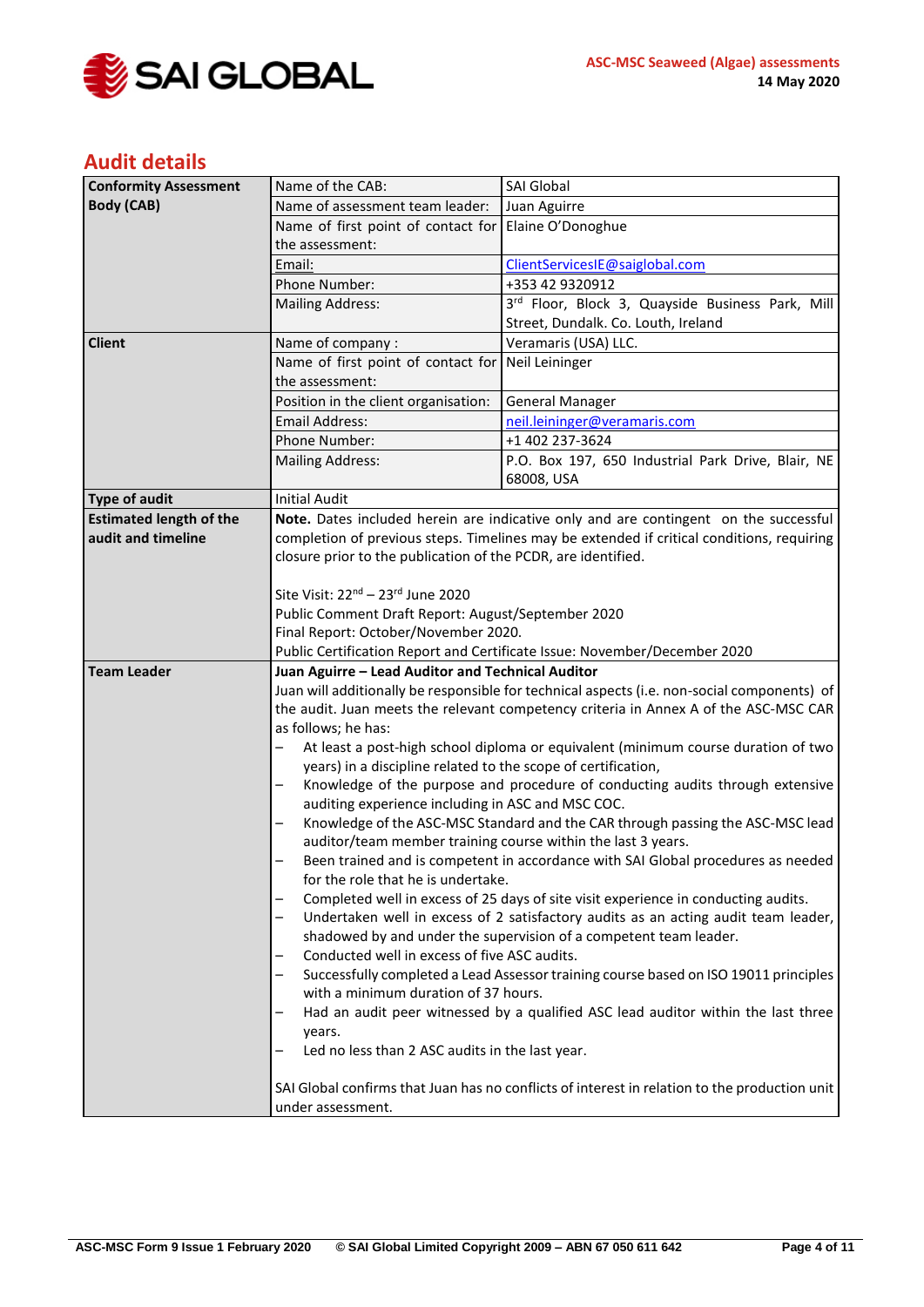

| <b>Proposed assessors</b> | Guillermo Ganozo - Social Auditor*                                                                                                                                                                                                                                     |  |  |
|---------------------------|------------------------------------------------------------------------------------------------------------------------------------------------------------------------------------------------------------------------------------------------------------------------|--|--|
|                           | Guillermo will be responsible for social components of the audit. Guillermo meets the                                                                                                                                                                                  |  |  |
|                           | relevant competency criteria in Annex A of the ASC-MSC CAR as follows; he has:                                                                                                                                                                                         |  |  |
|                           | At least a post-high school diploma or equivalent (minimum course duration of two                                                                                                                                                                                      |  |  |
|                           | years) in a discipline related to the scope of certification,                                                                                                                                                                                                          |  |  |
|                           | Knowledge of the purpose and procedure of conducting audits through extensive<br>auditing experience including in ASC.                                                                                                                                                 |  |  |
|                           | Been trained and is competent in accordance with SAI Global procedures as needed<br>for the role that he is undertake.                                                                                                                                                 |  |  |
|                           | Completed a qualifying social audit qualification as specified in ASC CAR §A.4.1.                                                                                                                                                                                      |  |  |
|                           | Participated in at least two audits in agriculture or aquaculture including at least two<br>ASC social audits in the past year.                                                                                                                                        |  |  |
|                           | Knowledge of local labour and human rights legislation, familiarity with local<br>customs, good spoken and written English (i.e. the primary local language) and is able<br>(through his extensive experience) to manage relationships with workers and<br>managers.   |  |  |
|                           | Note. Guillermo has not yet completed the relevant ASC-MSC training course but will do<br>so in advance of becoming involved in this audit.<br>SAI Global confirms that Guillermo has no conflicts of interest in relation to the production<br>unit under assessment. |  |  |
|                           |                                                                                                                                                                                                                                                                        |  |  |
|                           |                                                                                                                                                                                                                                                                        |  |  |
|                           |                                                                                                                                                                                                                                                                        |  |  |
| <b>Site visit Date</b>    | Week commencing 22 <sup>nd</sup> June 2020, likely 22 <sup>nd</sup> & 23 <sup>rd</sup> June 2020.                                                                                                                                                                      |  |  |
| Location and date of site | Due to the ongoing COVID-19 outbreak the site visit will most likely take place remotely                                                                                                                                                                               |  |  |
| visit                     | between 22 <sup>nd</sup> & 23 <sup>rd</sup> June 2020. If it becomes feasible in the intervening period to conduct                                                                                                                                                     |  |  |
|                           | some or all of the audit on-site then SAI Global make elect to do so.                                                                                                                                                                                                  |  |  |
| <b>Stakeholders</b>       | DSM, Evonik: As parent groups of the joint venture<br>$\overline{a}$                                                                                                                                                                                                   |  |  |
|                           | Veramaris VOF (Sales and Marketing group of Veramaris): First customer of the oil<br>$\overline{\phantom{a}}$                                                                                                                                                          |  |  |
|                           | we produce who then sells to other customers.                                                                                                                                                                                                                          |  |  |
|                           | Greater Omaha Chamber of Commerce                                                                                                                                                                                                                                      |  |  |
|                           | Washington County Gateway Development Corporation<br>$\qquad \qquad \blacksquare$                                                                                                                                                                                      |  |  |
|                           | State of Nebraska Department of Economic Development<br>$\overline{\phantom{a}}$                                                                                                                                                                                       |  |  |
|                           | WWF: World Wildlife Federation                                                                                                                                                                                                                                         |  |  |

**Stakeholders that do not wish or are not able to be interviewed at the site visit may send written information to the team. [CAR, 17.6.6.1]**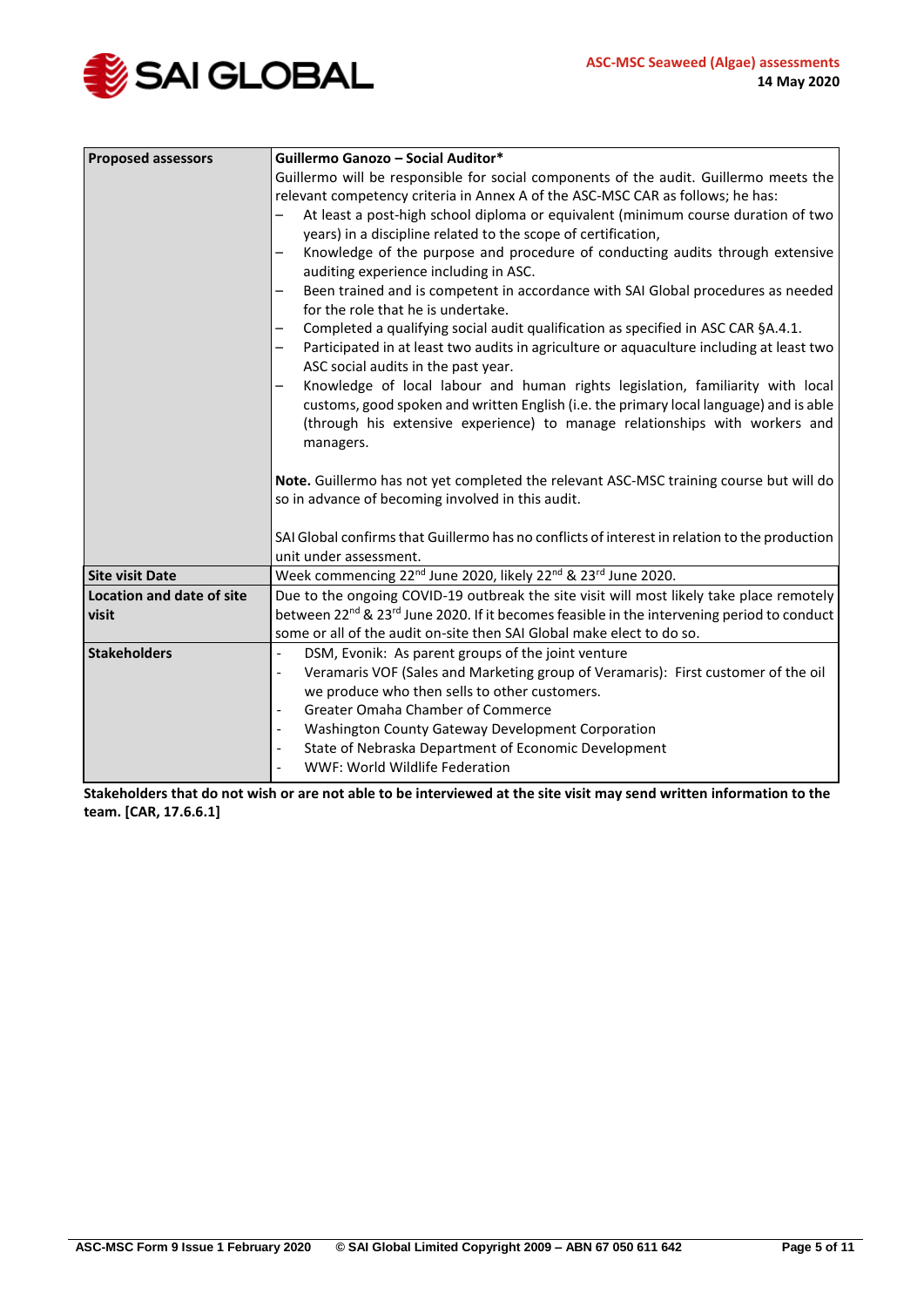

# **Chain of Custody information**

| Identify if the following risks are<br>currently or potentially applicable                                                                                                                                        | Description of risk factor if present.                                                                                                                                                                                                                                                                                                                                                                            | Describe any traceability,<br>segregation, or other systems in<br>place to manage the risk. |
|-------------------------------------------------------------------------------------------------------------------------------------------------------------------------------------------------------------------|-------------------------------------------------------------------------------------------------------------------------------------------------------------------------------------------------------------------------------------------------------------------------------------------------------------------------------------------------------------------------------------------------------------------|---------------------------------------------------------------------------------------------|
| a. The<br>substitution of certified and non- product to be assessed.<br>certified product, including product<br>of the same or similar appearance<br>or species, produced within the<br>same UoA.                 | possibility of mixing or No risk. The facility only produces the                                                                                                                                                                                                                                                                                                                                                  |                                                                                             |
| certified<br>product,<br>type<br>production/harvest,<br>product of the same or similar<br>appearance or species, present<br>production,<br>during<br>harvest,<br>transport, storage, or processing<br>activities. | b. The possibility of mixing or Possible risk downstream in chains but<br>substitution of certified and non- not prior to entry to Chain of Custody.<br>of The facility only produces the product<br>including to be assessed.                                                                                                                                                                                    |                                                                                             |
| being used to handle, transport,<br>store, or process certified products.                                                                                                                                         | c. The possibility of subcontractors Unclear. To be determined at site visit.                                                                                                                                                                                                                                                                                                                                     |                                                                                             |
| mixed.<br>be<br>mislabelled<br>with<br>Custody.                                                                                                                                                                   | d. Any other opportunities where As above, the facility only produces the<br>certified product could potentially product to be assessed such that there<br>substituted, or are no opportunities for certified<br>non-certified product to be mixed, substituted, or<br>product before the point where mislabelled with non-certified product<br>product enters the Chain of before entry to the Chain of Custody. |                                                                                             |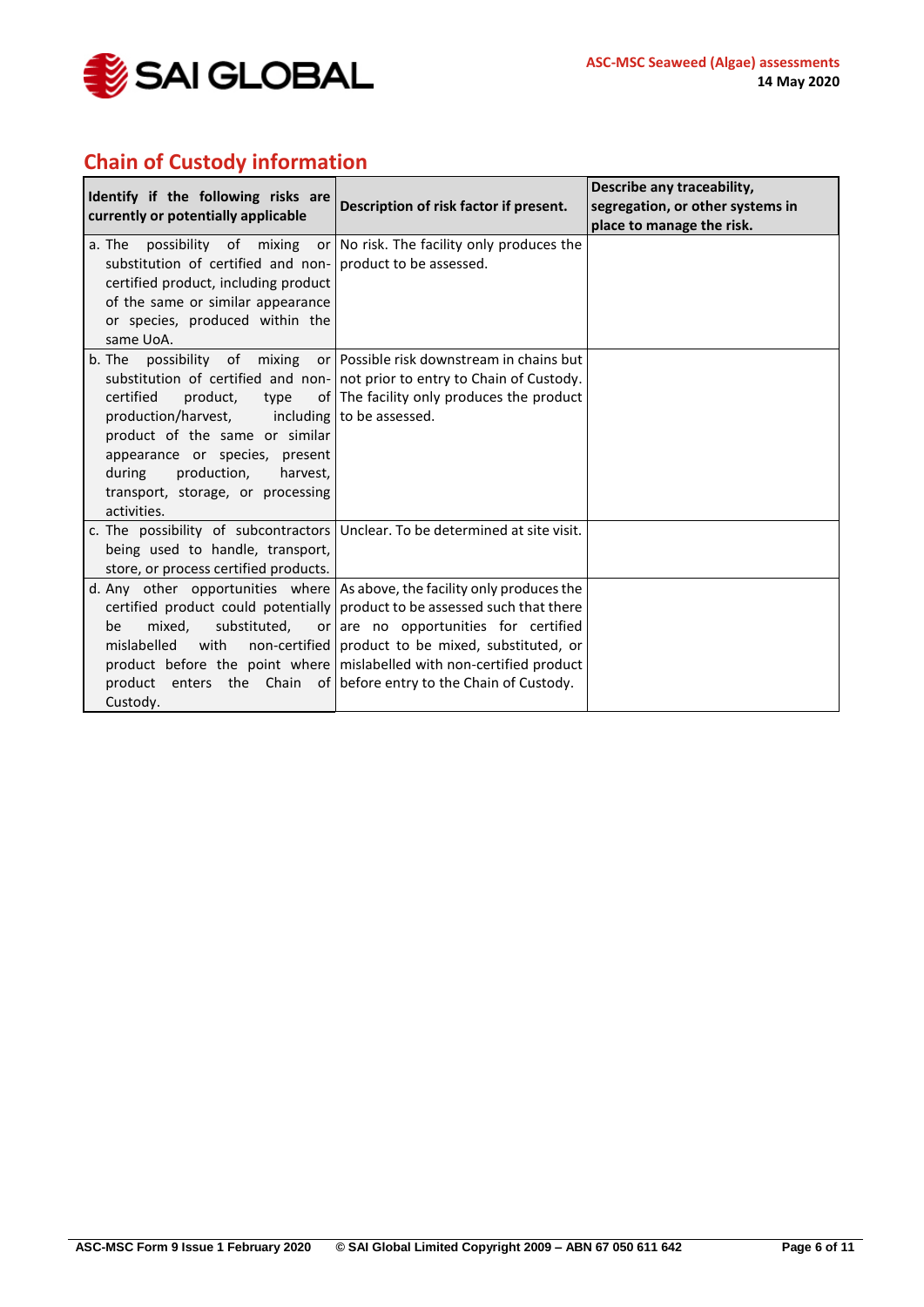

# **CVs of audit team**

# **Proposed Team Leader - JUAN XAVIER AGUIRRE**

# **Expertise**

More than twenty-five years of experience in the commercial aquaculture of shrimp and fish in Ecuador, five years of experience certifying aquaculture operations plus formal business management training and experience in agribusiness. Recent work in certification of sustainable aquaculture practices all over the world. Wide range of skills in aquaculture, including hatcheries, raceways, nurseries and grow-out. Practical knowledge in the management, design, construction and equipment installation of aquaculture facilities.

## **Education**

**B.S. Zoology**, with Honors, University of Texas at Austin, 1980. Emphasis on aquatic biology and ecology.

**Underwater research** summer course, University of California, San Diego. 1979

**Marine algae** summer course, Stanford. Hopkins Marine Station, Monterey, CA.1979.

**M.A. Zoology**, University of Texas at Austin.1984. Research and training in ecology and biological oceanography.

**Shrimp hatchery training program in Galveston.** Texas A&M**,** June 1984.

**International course on the use of Artemia in Aquaculture,** University of Ghent, Belgium, August- September 1987. Sponsored by Govt. of Belgium.

**Business Administration Program**, with Honors, ESPOL, Guayaquil, Ecuador. 1998.

# **Experience**

## **Professional**

## **ASC farm Auditor, MSC/ASC CoC auditor. November 2018- present.**

Conducted Salmon, Cobia, 2 Seriola, several Mussel farm audits and several ASC/CoC audits, in Iceland, Panama, Japan, Chile, Peru and Ecuador.

## **Manager. Blue Green Farms. May 2018 – November 2018.**

Sturgeon, black bass, carp and catfish farm in Northern California.

#### **Project Manager, Aquaculture, Sustainable Seafood certification. SCS Global Services, Emeryville, California. Oct.**

**2013- present.** Job responsibilities include managing the ASC certification program and conducting MSC/ASC Chain of Custody Audits. Have audited aquaculture operations in Chile, USA, Australia, Japan, India, Indonesia, Panama, Iceland and Ecuador. Grew ASC client base from zero. Have also conducted more than 80 MSC/ASC CoC audits in USA, Mexico, India, and Iceland.

**Latin America Sales representative for sustainable seafood certification.** (MSC and ASC) Scientific Certification Systems (SCS). Nov 2011 – Sept 2013.

**Sales and technical representative**. **ABA** feed mills. EMPAGRAN. August 2008- 2013. Sales and technical support for customers of shrimp and tilapia feed. Ecuador.

**Consultant**. BIOMIN probiotics technical consultant for Ecuador. June 2009- June 2011.

**Technical representative. AQUABOUNTY Technologies.** September 2006-April 2008. Responsible for field trials, sales, technical and logistic support for AQUABOUNTY products in shrimp farms in Ecuador.

Hatchery Manager. AQUAGEN. January 2004 – August 2006. Managed a large maturation facility and selective breeding program as well as hatchery for *P. vannamei* in Ecuador.

**Aquaculture Consultant.** December 2002- present. Intensive shrimp nurseries, raceways, greenhouse grow-out, hatchery and grow-out feeds.

**Shrimp Farm Manager. EMPAGRAN-CAMACONGO.** November 2001- November 2002. Managed 400-hectare shrimp and tilapia farm and supervised transition to shrimp and tilapia polyculture. Gulf of Guayaquil.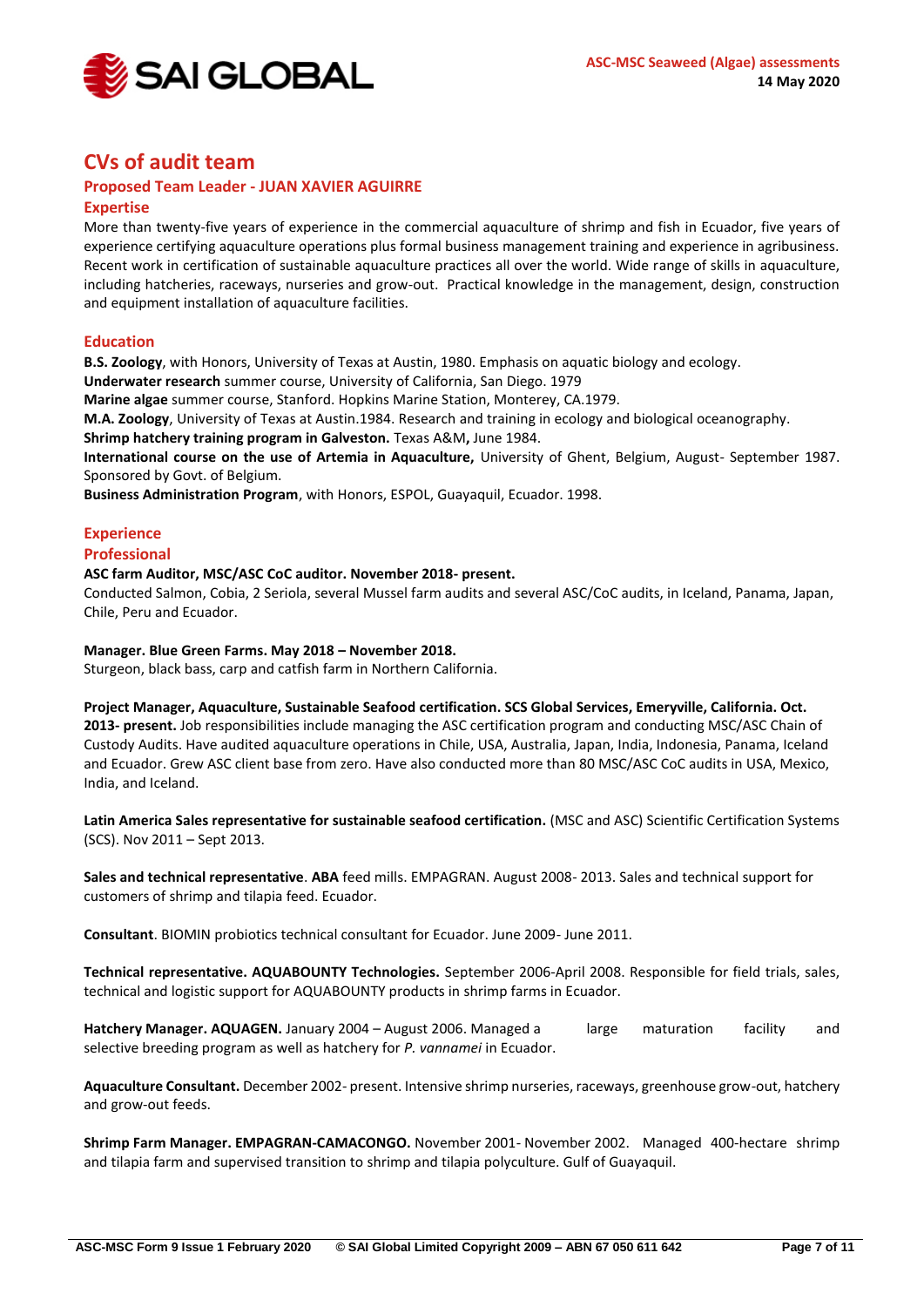

**Shrimp Hatchery Manager. EMPAGRAN-SEMACUA.**1999-October 2001. One of the largest shrimp hatcheries in Ecuador. Achieved production records (773 million pl's year). Supervised 70+ employees. Built and run new raceways, doubled maturation facilities and output, undertook major changes in infrastructure and started genetic improvement program.

**Technical Assistant. EBNSA**. 1995-1999. Largest agricultural exporting firm in Ecuador. Supervised commercial and experimental farms. Production management, market development, grower assistance, budgeting, technical liaison.

**General Manager. KURKO S.A.** 1989-1994. Managed a 72-hectare semi intensive shrimp farm in the Gulf of Guayaquil. Faced sea-gull syndrome, and the beginning of Taura syndrome. Supervised all technical and administrative duties.

**Manager. PENAEUS.**1988. Manager of a sixty million post larvae/month shrimp hatchery in San Pablo, Ecuador. Supervised larviculture and administration.

**Biologist. AQUALAB**.1985-1987. Helped build and startup one of the oldest running, largest and most technologically advanced shrimp hatcheries in Ecuador. Achieved production records and developed technology for larviculture, maturation, breeder transport, algal culture, and disease management.

**Manager-chief biologist**. **CASAPESCA**. 1985. One of the first shrimp hatcheries in Ecuador. Helped build, design and start up the hatchery and implemented and developed technology for modular, low cost larvae production.

#### **ACADEMIC**

**Teaching assistant**. University of Texas at Austin. Vertebrate physiology, 1980. **Teaching assistant**. University of Texas at Austin. Vertebrate physiology, 1981. **Teaching assistant.** University of Texas at Austin. Biology, 1982. **Teaching assistant.** UT at Austin**. Marine Science Institute.** Estuarine ecology.1983 **Research assistant**. UT at Austin. **Marine Science Institute.** Biological oceanography.1983.

#### **Other Skills**

Languages: English, Spanish, working knowledge of French, basic German. Computing: Spreadsheets and word processing. Scuba diver

#### **Additional training**

ISO 9001 Lead Auditor ASC Auditor, Shrimp, Salmon, Tilapia, Seriola/Cobia, Bivalves Chain of Custody Auditor ASC/MSC Fish culture workshop, HBOI 2012 Recirculating aquaculture workshop, HBOI 2012 Environmental compliance training. Environmental packaging. Organic agriculture seminar. Pesticide handling and disposal. Organic aquaculture seminar. Environmentally responsible aquaculture workshop.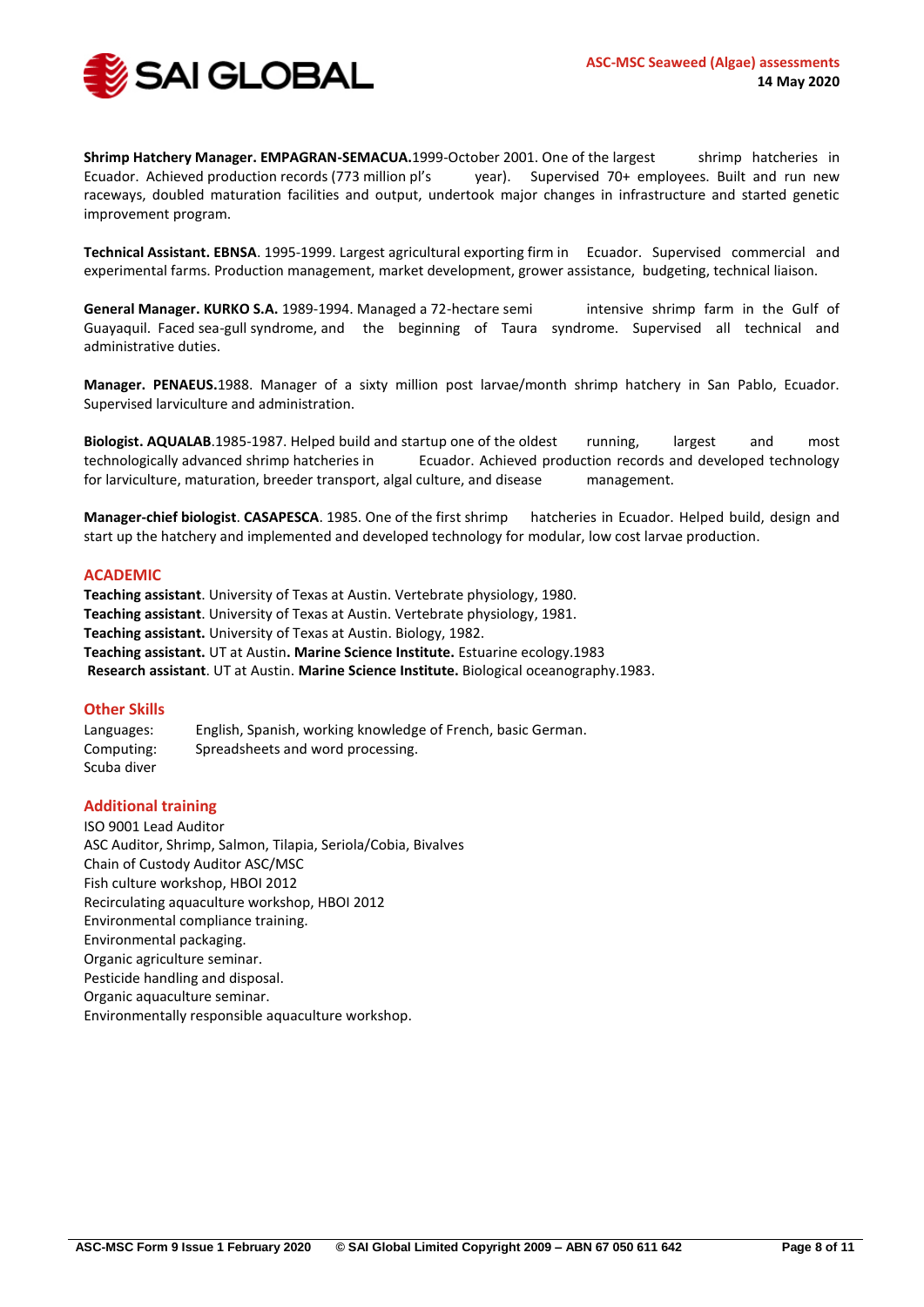

### **PROPOSED SOCIAL AUDITOR – GUILLERMO GANAZO**

#### **Professional Profile**

#### **Forest Engineer/Lead Auditor in Sustainable Agriculture, Chain of Custody and Social Responsibilities.**

Graduate of the National Agriculture University at "La Molina" in Peru. External consultant for various certification organizations. Since 2007, for the Rainforest Alliance Certified non-profit organization working closely with farmers and associations involved in sustainable programs in coffee, cocoa, grapes, blueberries in various regions of Peru and Latin America. For the Scientific Certification Systems - SCS in Fair Trade USA, Sustainably grown, EFI, Veriflora certifications in Peru (small coffee farmers) Ecuador (Flowers), Chile (grapes, hazelnuts, berries, apples), Colombia (Coffee National Federation–FNC), Honduras, Brazil (honey), Bolivia (small quinoa farmers). Deep understanding of the internal management and the social & environmental management systems of approximately 150 producer organizations in Peru and abroad. Knowledge and good relationship with current local stakeholders of the national environmental, agriculture and foreign trade sectors. Social audit on the Aquaculture Stewardship Council- ASC standard with Control Union. Auditing Salmon, Cobia, Shrimp, Tilapia, Mussel at Chile/Patagonia, Ecuador, Honduras, and Panama.

#### **Competences**

Good Interaction management with the major cooperatives, producer associations and private cocoa, coffee, grapes, onions Peruvian and Latin America companies.12 years' experience of continuous travel. Excellent awareness of the local culture and good relations with coffee and cocoa farmers from the most important producing regions in Peru. As a result of these contacts, 150 new partners (cooperatives, associations and private companies) have been accredited with Rainforest Alliance and the FairTrade USA Seal.

Pioneer in the introduction of the social principles of the ASC standard with the Salmons, visiting more than 50 farms of 10 Chilean salmon companies.

#### **Professional Experience**

#### **2014- Currently Control Union – PERU & ECUADOR**

Responsibilities: Social Auditor, Senior Consultant in Green House Gases – Climate Change.

Position: Social Auditor ASC in Latin America. Salmon, Shrimp, Tilapia, Cobia, Mussels.

External Consultant in South America for new projects following the Carbon Balance Standards. Last process: Banana in Ecuador (OMORBANOG) applying for the Carbon Balance Seal.

#### **2013- Currently SCS Global Services – USA**

Position: Lead auditor in Fair Trade USA, Veriflora, Sustainably grown, Equitable Food Initiative - EFI, Smeta, ASC standards in Latin America.

Responsibilities: In charge of certification, verification, research and diagnostic processes in Latin America and Brazil.

#### **2012 -2014 Global Environment facility- GEF/ Latin America Development Bank- CAF Project, executed by PROMPERU**  Position: Lead auditor in Sustainable Tourism and Bio trade standards of the United Nations.

Responsibilities: In charge of verifying processes of Ecotourism against the policies and standards of the bio trade regulations in Peru.

#### **2007- Currently Rainforest Alliance Certified - USA**

Position: Lead auditor in Sustainable Agriculture and chain of custody RA-Cert, South America. Responsibilities: In charge of certification, verification, research and diagnostic processes in South America.

### **2007-2009 Agronomy and Veterinary without frontier – International Funds Center of Agronomic Development VSF – CICDA. France**

Position: Coordinator of the "Jungle Fruits" projects.

Responsibilities: Responsible for execution of projects with cacao and coffee cooperatives in reforesting degraded areas, developing agro forestry as shade for coffee and cacao, wind barriers, and reforesting primary forests following methodology of Clean Development Mechanism –CDM directed to the Voluntary Carbon Market. Other activities with the groups included promotion of the FairTrade certification.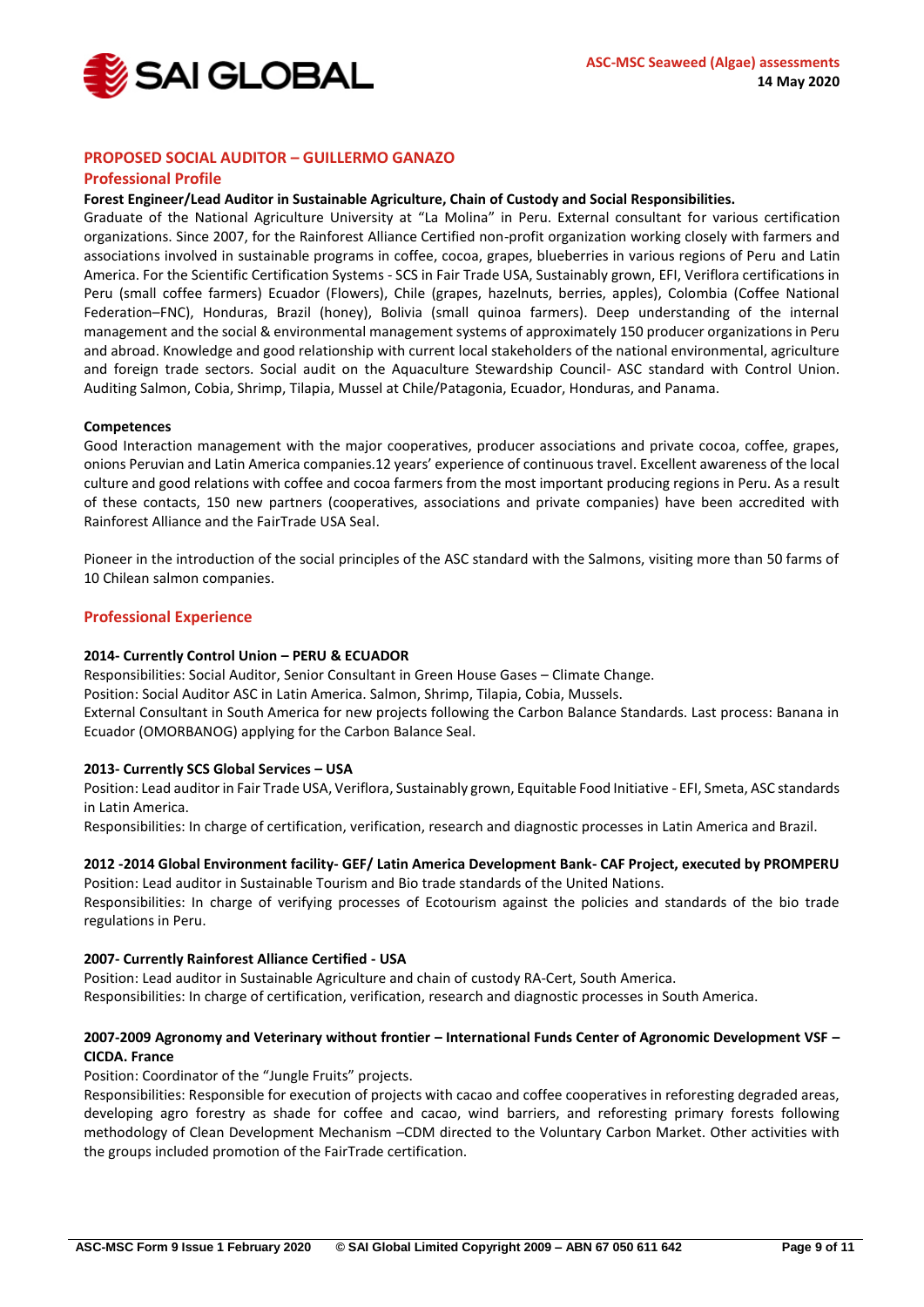

## **Professional Studies**

#### **Post Graduate:**

2017 Lead Auditor ISO 9001 Course – IRCA Bureau Veritas 2006 Environmental auditing and quality management specialization 2009 Designer and monitoring Clean Development Mechanism projects in forestry. Tropical Agriculture of Investigation and Learning Centre- CATIE Costa Rica.

#### **Undergraduate:**

2000-2005 Bachelor in Forestry Engineering, National Agriculture University "La Molina". Lima, Peru

**Languages**: Spanish: High level, English: High level, Portuguese: High level

**Computer skills**: Microsoft Office, Arc GIS 9